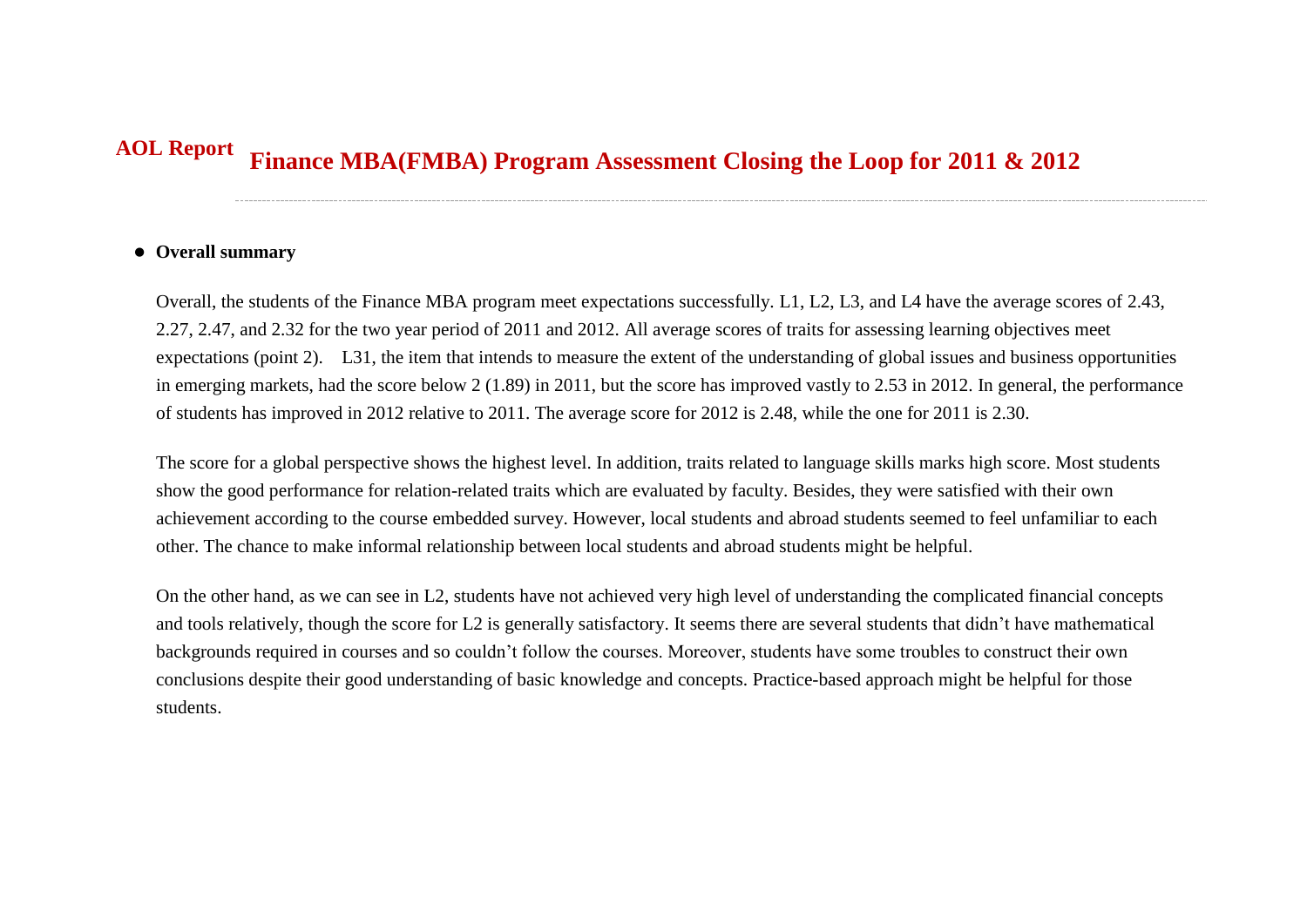## **Assessment**

| <b>Learning Goal</b>  | <b>Learning Objectives</b> | Course                    | Performance |        |               |                 | Result                              |
|-----------------------|----------------------------|---------------------------|-------------|--------|---------------|-----------------|-------------------------------------|
|                       |                            |                           | Level (%)   |        |               | <b>Date</b>     |                                     |
|                       |                            |                           | 3point      | 2point | <b>1point</b> | <b>Measured</b> |                                     |
| (L1) Communication    | (L11) Our student will     | FIN551 Valuation of Green | 65.0%       | 35.0%  | 0.0%          | 2011Fall        | <b>Mean: 2.43</b>                   |
| Our graduates will be | produce professional       | Firms                     |             |        |               | 2.65            | <b>Standard deviation: 0.13</b>     |
| effective             | business documents         |                           |             |        |               | 0.48            |                                     |
| communicators         |                            | FIN550 Green Technology   | 52.6%       | 39.2%  | 8.2%          | 2012Fall        | Although the score for L11          |
|                       |                            | Commercialization and     |             |        |               | 2.44            | decreased slightly, the             |
|                       |                            | Finance II                |             |        |               | 0.64            | communication skill of our students |
|                       | (L12) Our students will    | FIN663 Research Methods   | 29.1%       | 56.2%  | 14.7%         | 2011Fall        | increased compared to 2011.         |
|                       | deliver effective          | in Finance II             |             |        |               | 2.14            | Because students have difficulty in |
|                       | presentation accompanied   |                           |             |        |               | 0.65            | organizing technical                |
|                       | with proper media          |                           | 46.0%       | 52.4%  | 1.6%          | 2012Fall        | documentations, we will try to      |
|                       | technology                 |                           |             |        |               | 2.44            | teach the skills needed to improve  |
|                       |                            |                           |             |        |               | 0.53            | their weaknesses.                   |
|                       | (L13) Our students will    | FIN612 Investment Banking | 47.2%       | 44.4%  | 8.3%          | 2011Fall        |                                     |
|                       | demonstrate effective      |                           |             |        |               | 2.387           |                                     |
|                       | interpersonal              |                           |             |        |               | 0.64            |                                     |
|                       | communication in a team    | FIN550 Green Technology   | 53.1%       | 44.8%  | 2.1%          | 2012Fall        |                                     |
|                       | setting                    | Commercialization and     |             |        |               | 2.51            |                                     |
|                       |                            | Finance II                |             |        |               | 0.54            |                                     |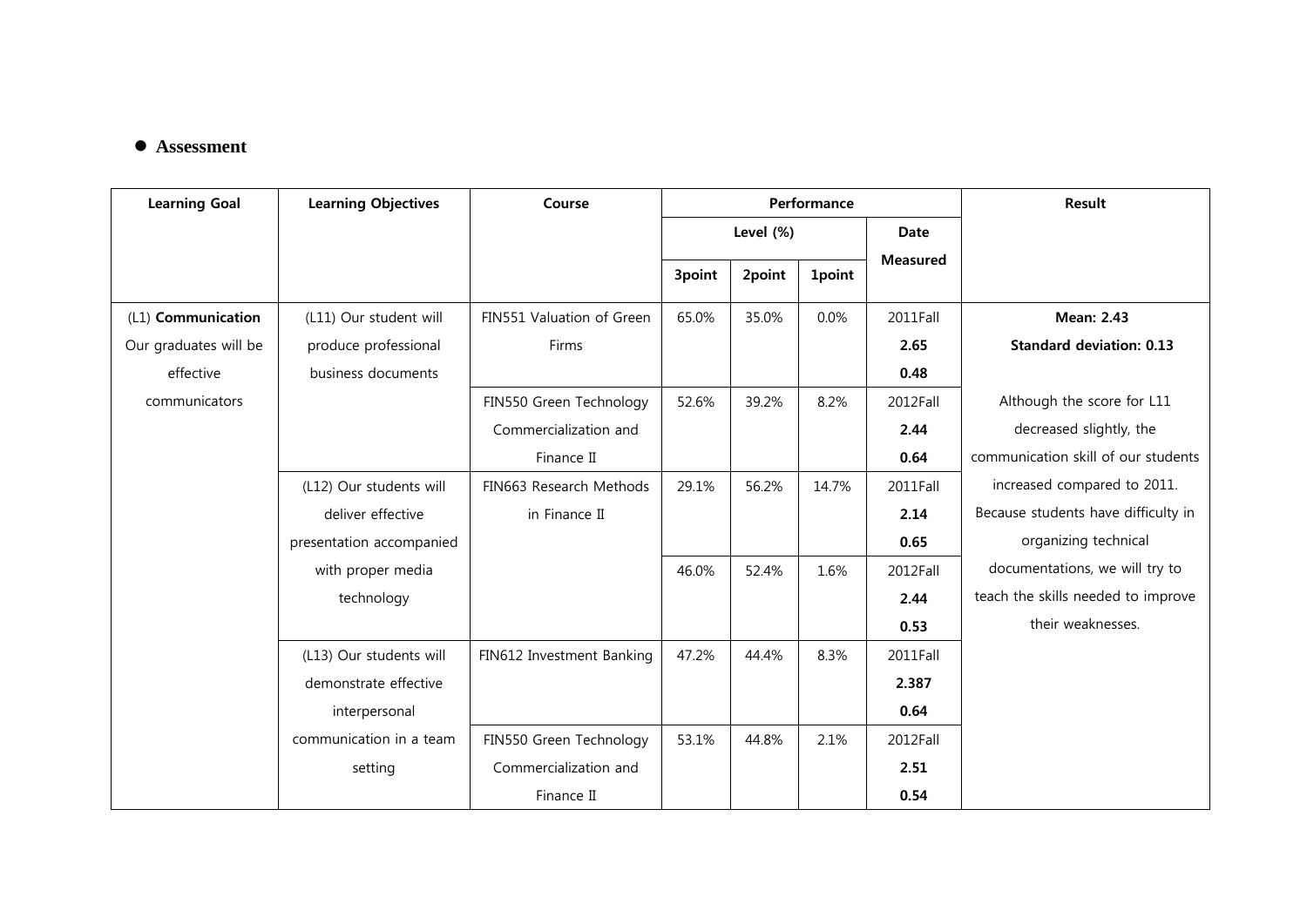| <b>Learning Goal</b> | <b>Learning Objectives</b>    | Course                  | Performance |        |               | Result          |                                     |
|----------------------|-------------------------------|-------------------------|-------------|--------|---------------|-----------------|-------------------------------------|
|                      |                               |                         | Level (%)   |        |               | <b>Date</b>     |                                     |
|                      |                               |                         | 3point      | 2point | <b>1point</b> | <b>Measured</b> |                                     |
|                      |                               |                         |             |        |               |                 |                                     |
| (L2) Analytical      | (L21) Our student will have   | FIN538 Econometric      | 26.4%       | 58.6%  | 15.0%         | 2011Fall        | <b>Mean: 2.27</b>                   |
| <b>Thinking</b>      | basic quantitative skills for | Analysis for Finance    |             |        |               | 2.11            | <b>Standard deviation: 0.07</b>     |
| Our graduates will   | research                      |                         |             |        |               | 0.63            |                                     |
| command analytical   |                               |                         | 38.1%       | 56.4%  | 5.6%          | 2012Fall        | Our student's ability to think      |
| thinking in solving  |                               |                         |             |        |               | 2.33            | analytically has quite improved. We |
| complex financial    |                               |                         |             |        |               | 0.57            | will continuously offer higher-end  |
| decision making      | (L22) Our students will use   | FIN663 Research Methods | 41.2%       | 44.5%  | 14.3%         | 2011Fall        | quantitative courses.               |
| problems             | appropriate quantitative      | in Finance II           |             |        |               | 2.27            |                                     |
|                      | analytical techniques to      |                         |             |        |               | 0.69            |                                     |
|                      | identify problems in          |                         | 40.8%       | 56.5%  | 2.7%          | 2012Fall        |                                     |
|                      | finance and develop a         |                         |             |        |               | 2.38            |                                     |
|                      | solution                      |                         |             |        |               | 0.54            |                                     |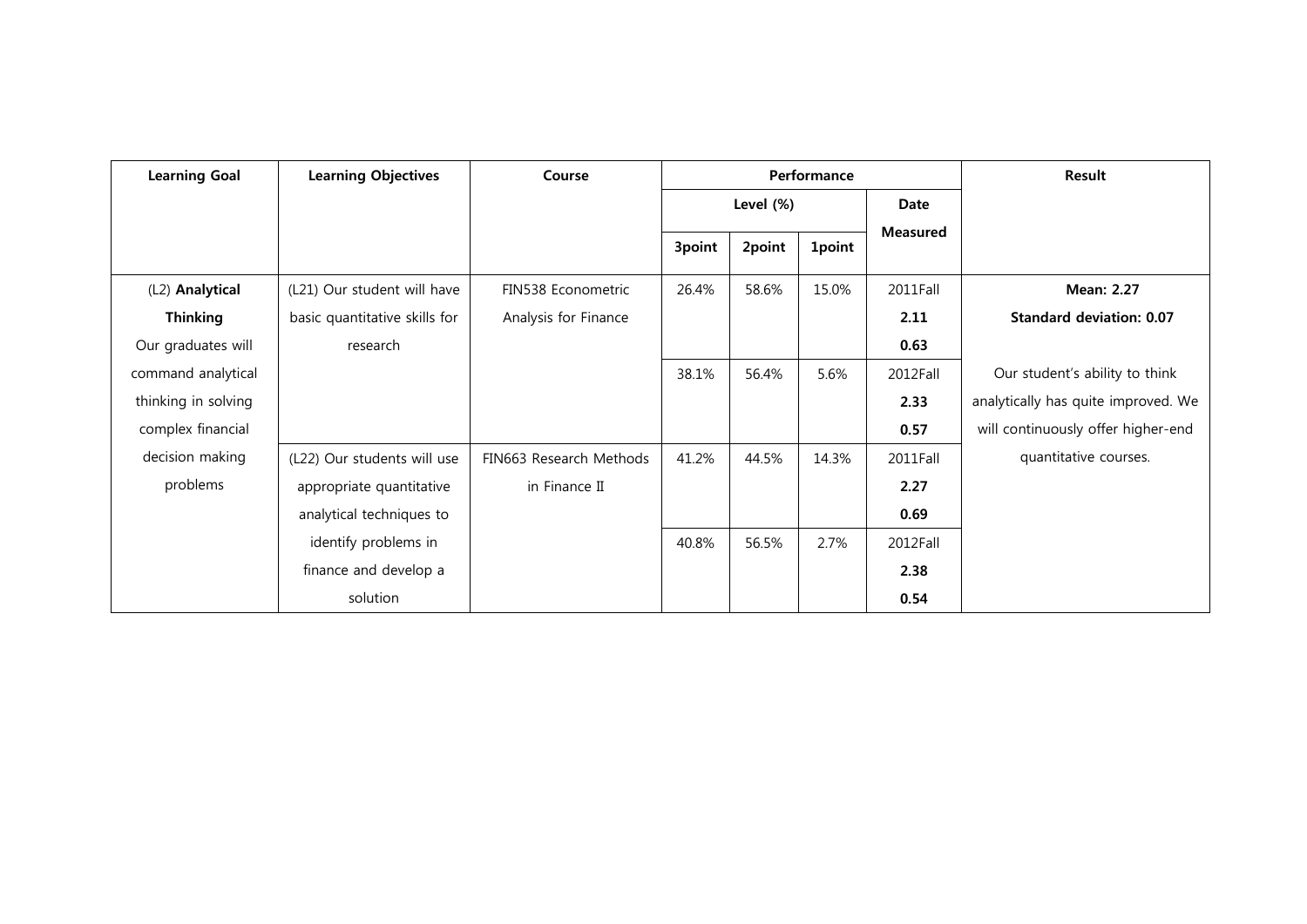| <b>Learning Goal</b> | <b>Learning Objectives</b>   | Course                     | Performance |        |               | <b>Result</b>   |                                    |
|----------------------|------------------------------|----------------------------|-------------|--------|---------------|-----------------|------------------------------------|
|                      |                              |                            | Level (%)   |        | <b>Date</b>   |                 |                                    |
|                      |                              |                            | 3point      | 2point | <b>1point</b> | <b>Measured</b> |                                    |
| (L3) Global          | (L31) Our student will       | FIN687 Cases in East Asian | 8.9%        | 71.4%  | 19.6%         | 2011Fall        | <b>Mean: 2.47</b>                  |
| Perspective          | understand global business   | <b>Financial Markets</b>   |             |        |               | 1.89            | <b>Standard deviation: 0.25</b>    |
| Our graduates will   | issues and relate current    |                            |             |        |               | 0.53            |                                    |
| have a global        | issues to emerging           | FIN689 China's Financial   | 53.2%       | 46.3%  | 0.5%          | 2012Fall        | Students well understand global    |
| perspective          | business opportunities       | Markets II                 |             |        |               | 2.53            | financial markets and business     |
|                      |                              |                            |             |        |               | 0.51            | issues compared to 2011 except for |
|                      | (L32) Our students will take | FIN663 Research Methods    | 46.5%       | 44.2%  | 9.3%          | 2011Fall        | L33 in the sub category. To make   |
|                      | command of global            | in Finance II              |             |        |               | 2.37            | up this weakness, we will try to   |
|                      | financial markets in         |                            |             |        |               | 0.65            | encourage students to network with |
|                      | business English or other    |                            | 60.3%       | 39.7%  | 0.0%          | 2012Fall        | alumni through mentoring           |
|                      | languages                    |                            |             |        |               | 2.60            | programs and other alumni events.  |
|                      |                              |                            |             |        |               | 0.49            |                                    |
|                      | (L33) Our students will be   | FIN723 Special Topics in   | 76.7%       | 20.0%  | 3.3%          | 2011Fall        |                                    |
|                      | able to network and          | Asset Management II        |             |        |               | 2.73            |                                    |
|                      | collaborate with global      |                            |             |        |               | 0.51            |                                    |
|                      | finance leaders              | FIN600 Special Topics in   | 70.8%       | 27.1%  | 2.1%          | 2012Fall        |                                    |
|                      |                              | Finance                    |             |        |               | 2.69            |                                    |
|                      |                              |                            |             |        |               | 0.51            |                                    |